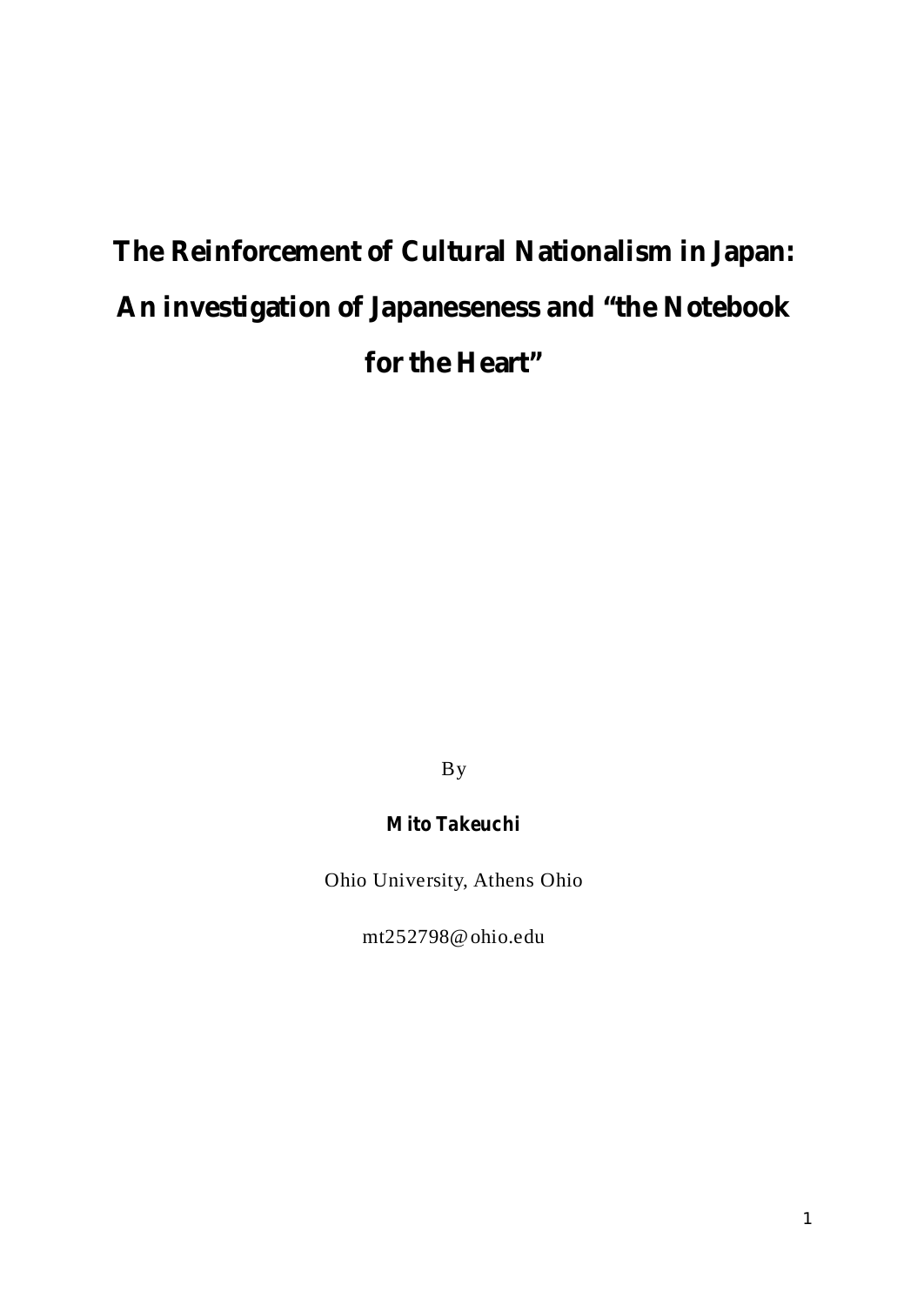#### **Introduction**

This paper focuses on how the Japanese government, business people, intellectuals, and educators reemphasize the homogeneity and uniqueness of Japanese culture to enhance national identity among the Japanese citizens. I particularly examine the content of the theory of Japaneseness, Nihonjinron, and a moral education textbook, kokoro-no-noto (the Notebook for the Heart). My standpoint is that the separation of citizens by the monoethnic view of Japan/Japanese would disintegrate the life of the mainstream Japanese and minority groups, including foreign residents. More specifically, such Japanese ethnic identity prevents us from being a global citizen who is able to interact with people beyond differences.

McVeigh (2004) argues that nationalism is "an international ideology that is…legitimated by the existence of other national states and their nationalisms (p. 188). Like his definition, the reemphasis of nationalism in Japan is actually an outcome of globalization where increasing numbers of migrant workers forced homogeneous Japan to transform into a multiethnic/multicultural environment. In fact, as of 2005, the population of foreign residents constitutes 1.57% (2,011,555) of the total Japanese population (127,756,815) in Japan. The foreign residents' population has increased 47.7% (649,184) from a decade ago. The largest foreign population is Koreans constituting 29.8% and its population has decreased. The second largest foreign group is Chinese and its population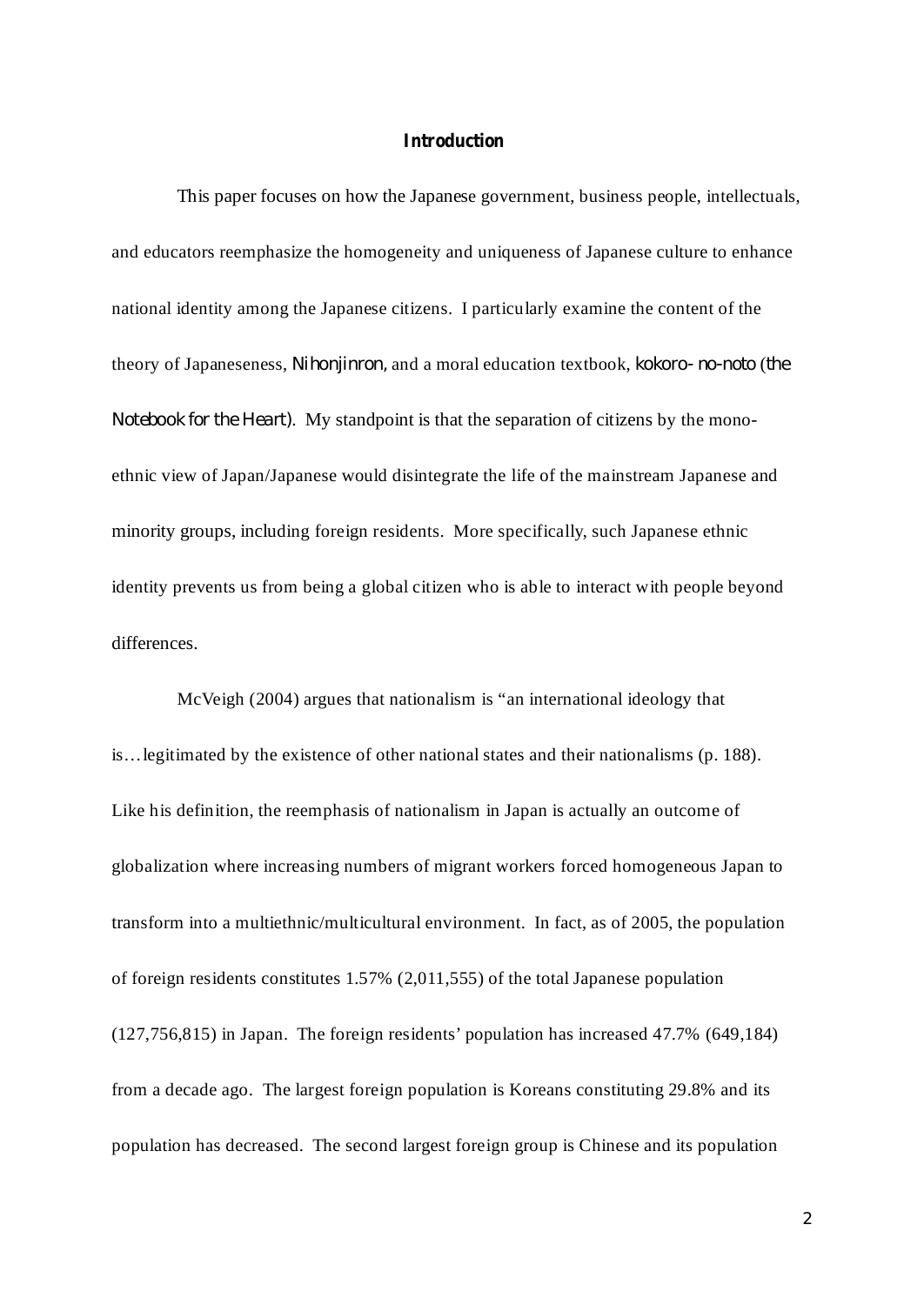has increased since the middle of 1970s. Following Koreans and Chinese, the Brazilian, Filipino, Peruvian, and Americans consisted of other foreign residents (Ministry of Justice Immigration Bureau, 2005). Due to the drastic increase of the non-Japanese population, the Ministry of Internal Affairs and Communications, which did not respond to the needs of foreign residents, finally published the proposals in facilitating a society with multicultural coexistence in 2006.

While the civil society has flourished toward the coexistence slogan, *tabunka* (multicultural coexistence), the government, elite business people, and journalists *kyosei* tend to maintain the myth of homogeneity. The cultural nationalism is revealed in the popular theory of Japaneseness, *Nihonjinron* in literature and the moral education textbook. Therefore, I will investigate how the Japanese state and elites enforce a homogeneous ideology under the emergence of civil society.

# **Cultural Nationalism of Japan**

#### *Japanese Nationalism*

In this paper, I use Yoshino's definition of nationalism which is "the belief among a people that it comprises a distinct community with distinctive characteristics and the will to maintain and enhance that distinctiveness within an autonomous state" (1992, p. 6).

In the case of Japan, nationalism shapes this form into "a psychological

phenomenon by which individuals defines themselves as members of the group" (Stronach,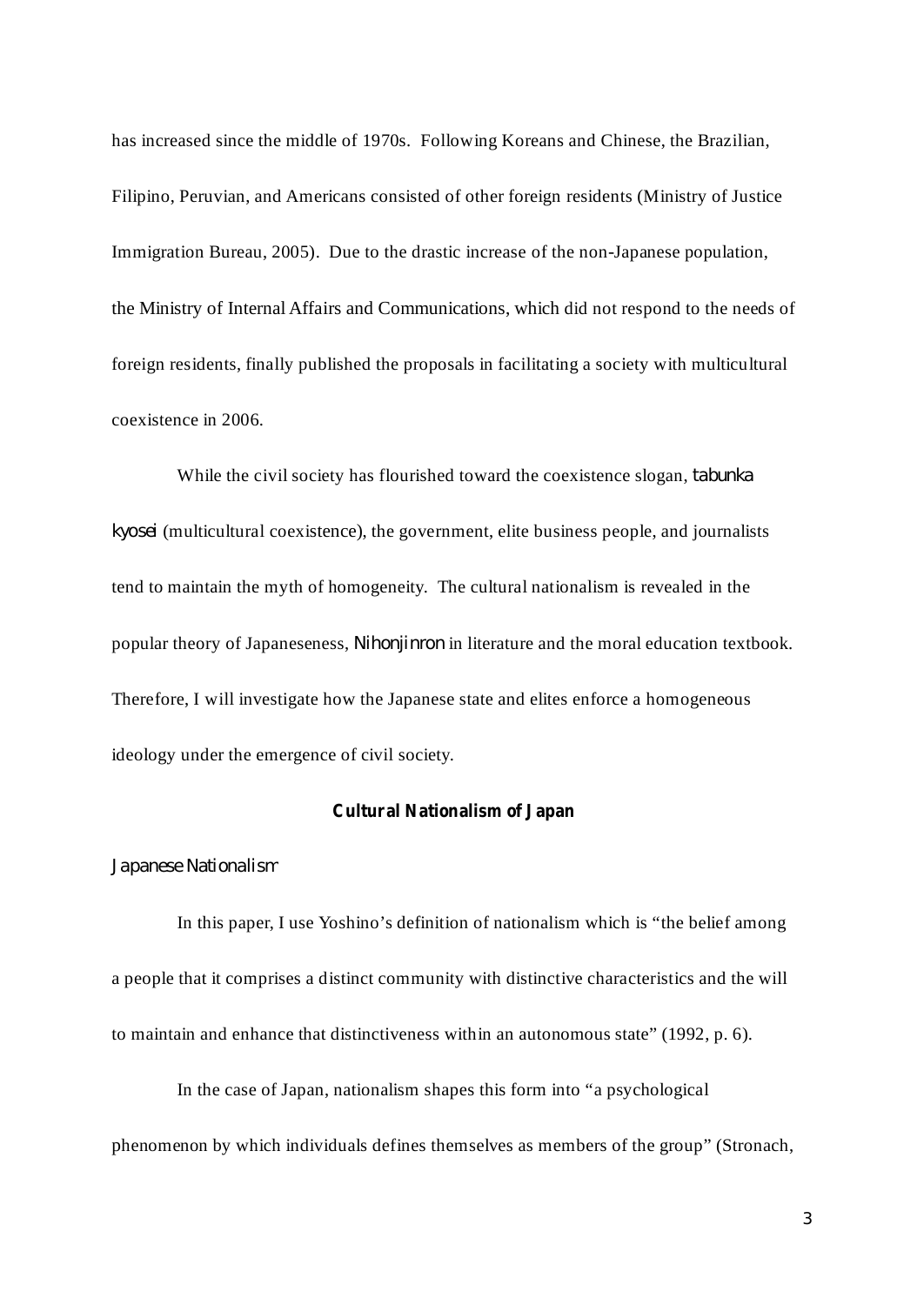1995, p. xviii). Some people call this type of nationalism as ethnic nationalism because ethnicity comes first and territoriality is second in people's mind. Max Skidmore illustrates well how nationalism works:

> Nationalism involves a group's perception of itself as distinct from others, and the awareness of its members as components of the group. It also involves the group's desire to protect and preserve its identity and to enhance its power and status as a nation. It is this that leads nationalism often to become territorial, to develop an attachment to a certain land as home. It is the perception, or the belief, that is important. Many factors many serve as the explanation for "nationhood," including common culture, language, historical experiences, religion, and the like. The important factor is not whether the explanation is correct, but rather that the group believes it to be true. (as cited in Stronach, 1995, p. xviii-xix)

Both Stronach and Skidmore clearly state that Japanese people possesses the nationalistic view of their country psychologically and socioculturally. However, the general public is not aware that their practice and beliefs in society are in fact nationalistic in the eyes of outsiders. On the contrary, the word "nationalism" has a very negative connotation due to the misunderstanding of the term. Their image of nationalism relates to "pre-war emperor system, wartime mobilization, right-wing organizations" (McVeigh,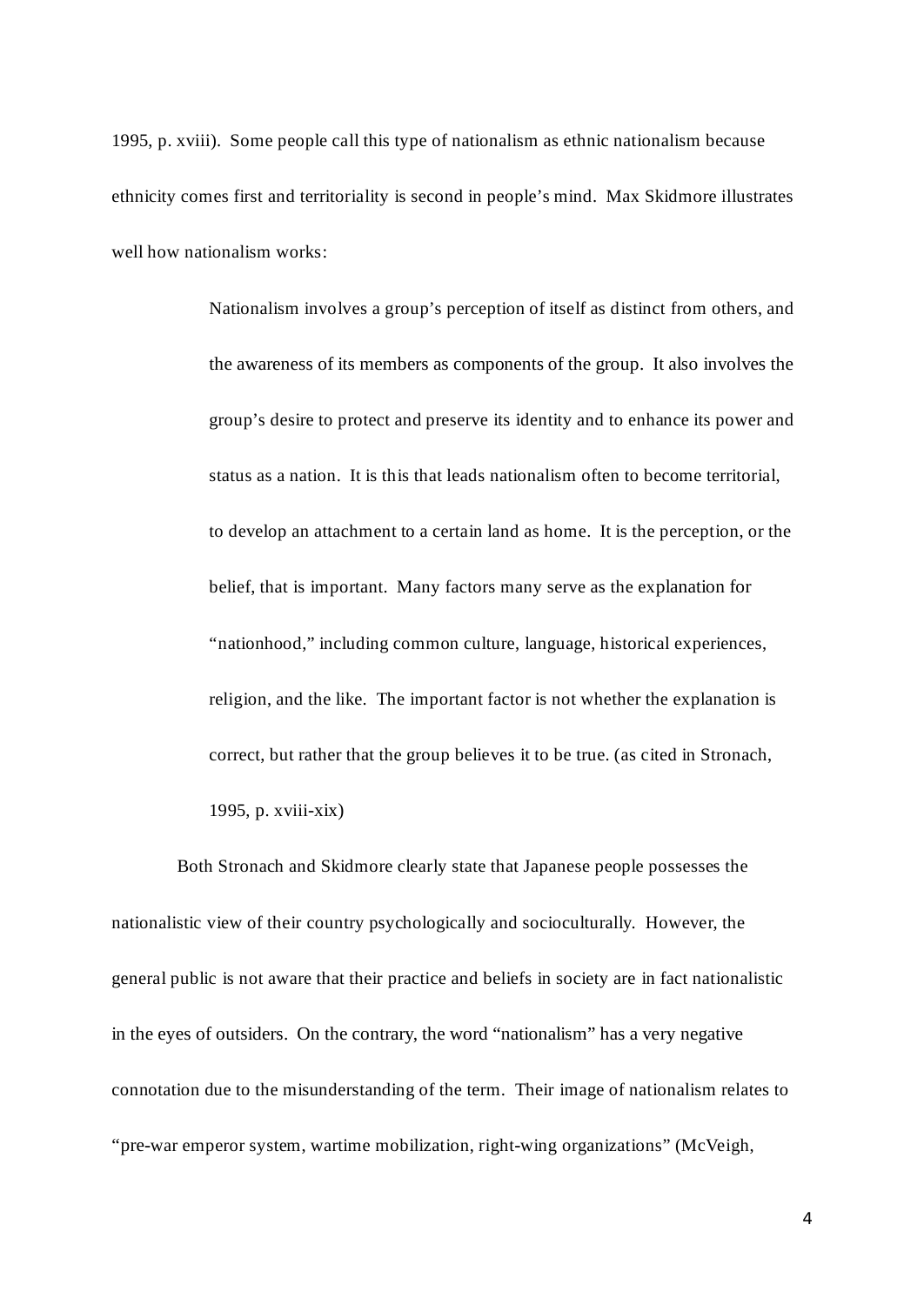2004, p. 3). In the academic field, this type of nationalism is called "fundamental nationalism (or ultranationalism) defined as "a lethal mix of statist militarism, xenophobia, and racism" (p. 3). Because of the remembrance of Japanese imperialism during World War II, the term works as a taboo word (McVeigh, 2004).

# *Shared Culture as a Way of Uniting the Nation*

Since the direct use of nationalism sticks with the negative image, the central government needs to use other terms in order to "justify, legitimate, and defend" the politico-economic status quo (McVeigh, 2004). One major way to unite people is the emphasis of Japanese culture. In other words, the culture plays an important role in maintaining loyalty to the Japanese society. This type of nationalism is called cultural nationalism which "aims to regenerate the national community by creating, preserving or strengthening a people's cultural identity *when it is felt to be lacking, inadequate or* threatened" (Yoshino, 1992, p. 1, Italics added for emphasis). By using the word "culture," the government, business elites, critics and journalists, and intellectuals attempt to reconstruct the homogeneous image of the society under the pressure of multiculturalism. Thus, cultural nationalism is a new form of constructing the national identity of post-war Japan (McVeigh, 2004).

However, their attempts to the reconstruction of homogeneity not necessarily operate unless the ordinary Japanese buy into their views of Japanese society. In fact, by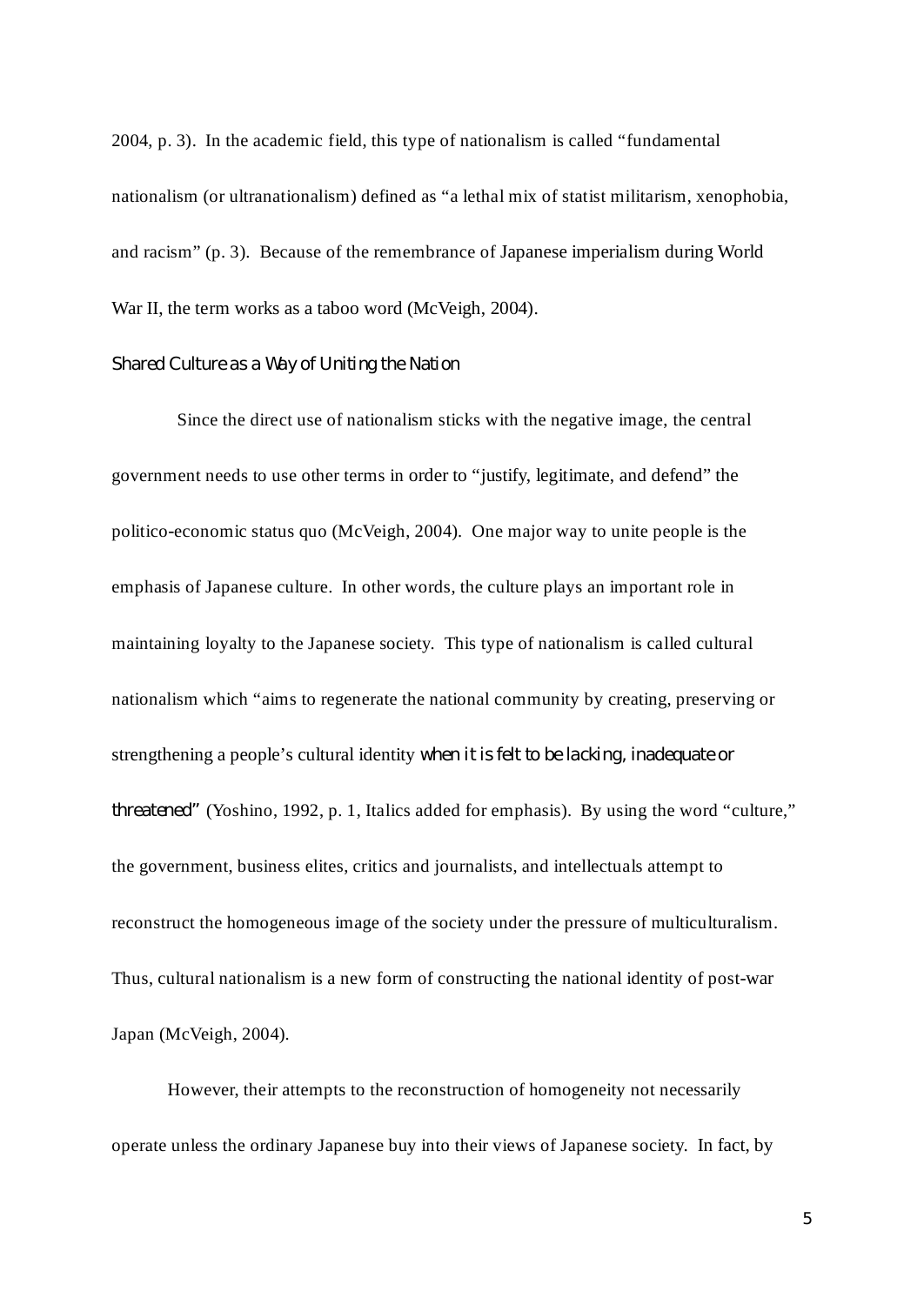the elites' conscious effort, the perception of mono-ethnic view of culture stays in the Japanese mind. In here, multiple realities in the society, such as the presence of non-Japanese citizens, are not included. Then, how and in what way is the perception of "usthem" created among citizens? By looking into the popular literature about the Japanese people and culture, *Nihonjinron*, the process of making the perception is revealed.

## *Nihonjinron***, The Theory of Japaneseness**

#### *Overview of Nihonjinron*

Nihonjinron, the theory of Japaneseness, is a variety of literature focusing on Japanese culture, people, society, history, and national interest. Japaneseness is analyzed by various academic fields, including sociology, anthropology, political science, archaeology, history, linguistics, and psychology. This genre of literature, including books, magazines and daily newspapers, intends to emphasize the uniqueness of the Japanese and differentiate Japan from the rest of the world. More specifically, the focal points of comparison and contrast are Others, particularly the West which has strong political and economic relationship with Japan. Moreover, since Japanese society has transformed into a more Westernized version over the last 150 years, *Nihonjinron*, has played a vital role in providing self-identity of the readers as Japanese citizens. By propagating the Japaneseness to each reader, usually White-collar people and students, Nihonjinron serves as a major source of information in maintaining national cultural identity after the post-war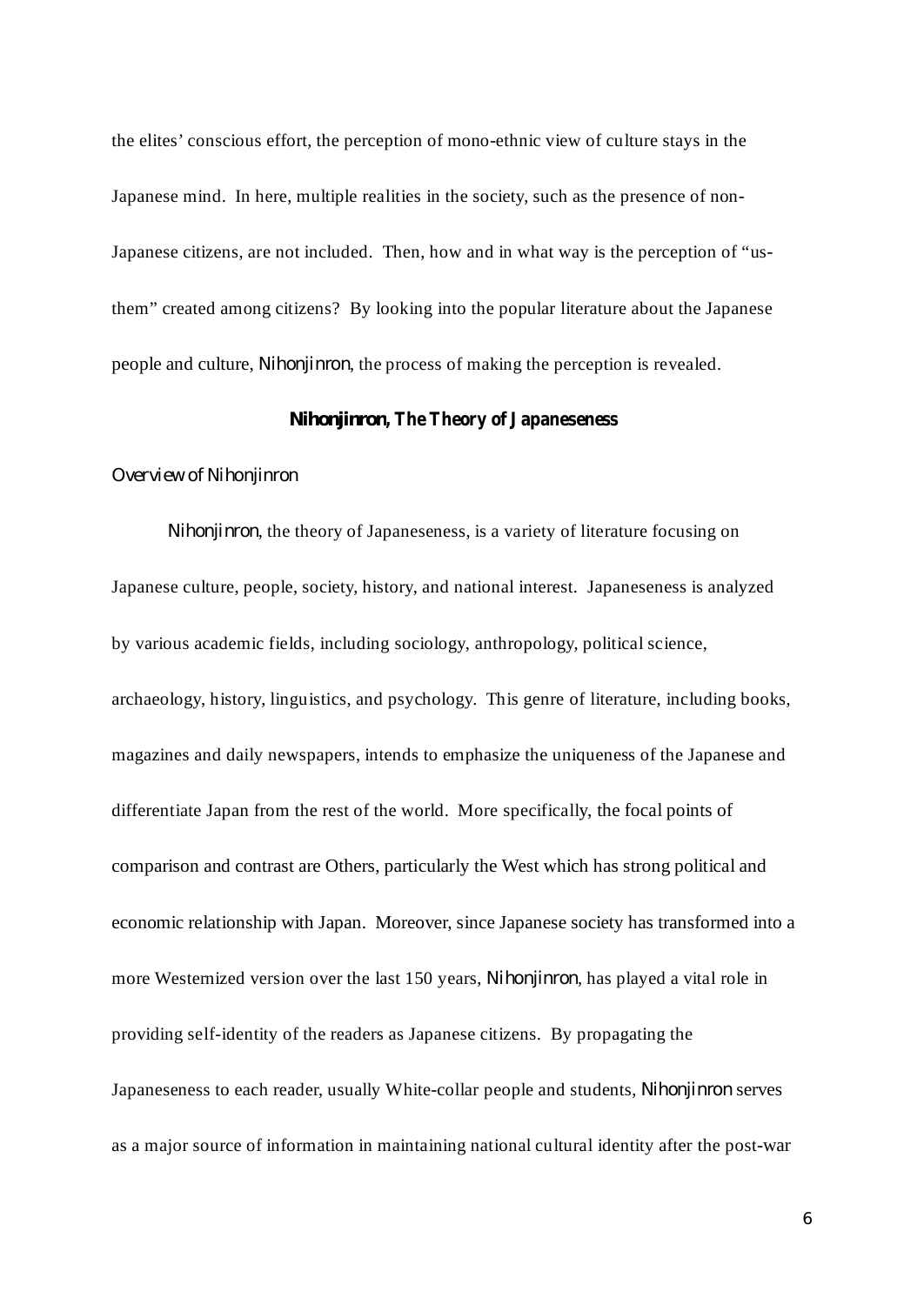era (Befu, 1992, 2001).

The theory of Japaneseness is a typical English translation of *Nihonjinron*, but the theory is not based on research and have full of ambiguous explanations about culture and tradition. These books are mainly written by business people, elites, and journalists who are famous or become famous by describing distinct views of how the Japanese practice their culture in collective manners. The purpose of the literature is to entertain the general public, so Nihonjinron writers' job is to provide readers with light reading and quick understanding of their identities. Nihonjinron literature embraces group orientation, hierarchy (vertical-stratification, intra-company solidarity), harmony, and *amae* (affectionate dependency), and interpersonalism as the distinctiveness of the Japanese people (Befu, 2001; Yoshino, 1992, 1999). These themes would be illustrated with various examples the Japanese people consciously or unconsciously tend to do in their daily life (Befu, 2001).

#### *The Ideology of Nihonjinron*

Befu (2001) argues that contents of *Nihonjinron* are not only the basis of cultural model, but also political ideology with official sponsorship:

> ...what is at issue [in the Japanese mind] is the invincible *belief in* (Italics in original) that uniqueness and the claiming of uniqueness in the *Nihonjinron*discourse. (…) Comprehension of these unique features supposedly requires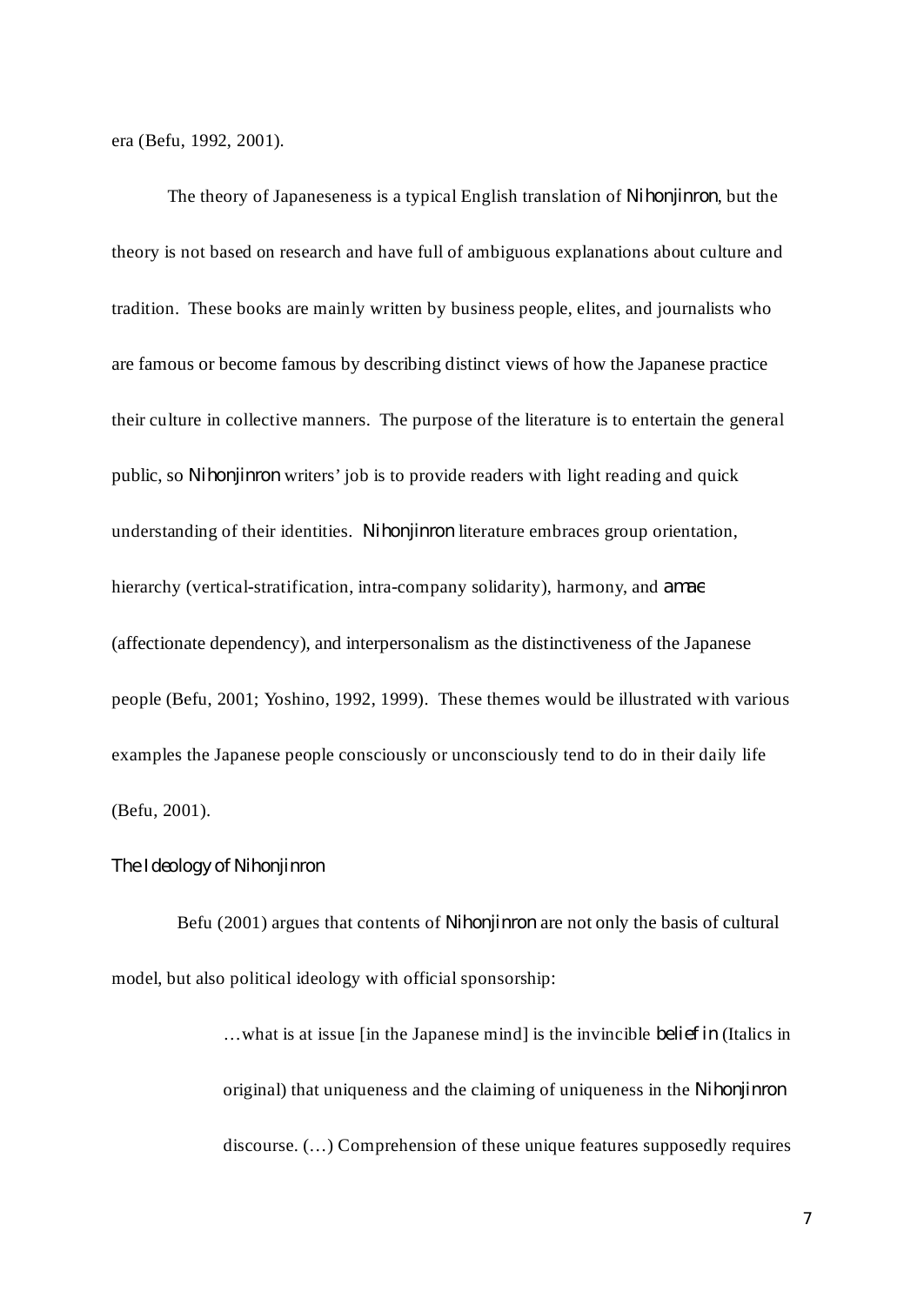not rational or logical understanding, but an intuitive insight into Japanese culture that only natives can achieve. Thus foreigners are defined as incapable of understanding the essence of Japanese culture. This belief gives comfort to the Japanese: here is one essential "sociocultural territory" they can protect as their own. *The notion that foreigners could fully Japanese threatens their ethnic and national integrity* (p. 67, Italics added for emphasis). *comprehend Japanese culture and therefore act and behave like any*

In order to protect the unity of Japan along the lines of the homogeneity of ethnicity, *Nihonjinron* connects Japanese "pure-blood" citizens with the land of Japan, race, culture, language, and religion (Befu, 2001). As Cohen claims, the Japanese culture, characterized as ethnicity, artistry, citizenship, race, lead to proprietary nationalism which "own nationness" (as cited in McVeigh, 2004, p. 187) since the nation is consisted of collective individuals. In other words, it is an "exclusive ownership" since only the Japanese possess the cultural notion of ethnicity, artistry, citizenship, and race. The proprietary nationalism indicates that "only Japanese can (or should) possess things Japanese" (McVeigh, 2004, p. 187). In sum, only those people who have the Japanese blood and practice Japanese culture with the native Japanese speakers are acknowledged as "us."

While other countries struggle for a unity due to different groups of people based on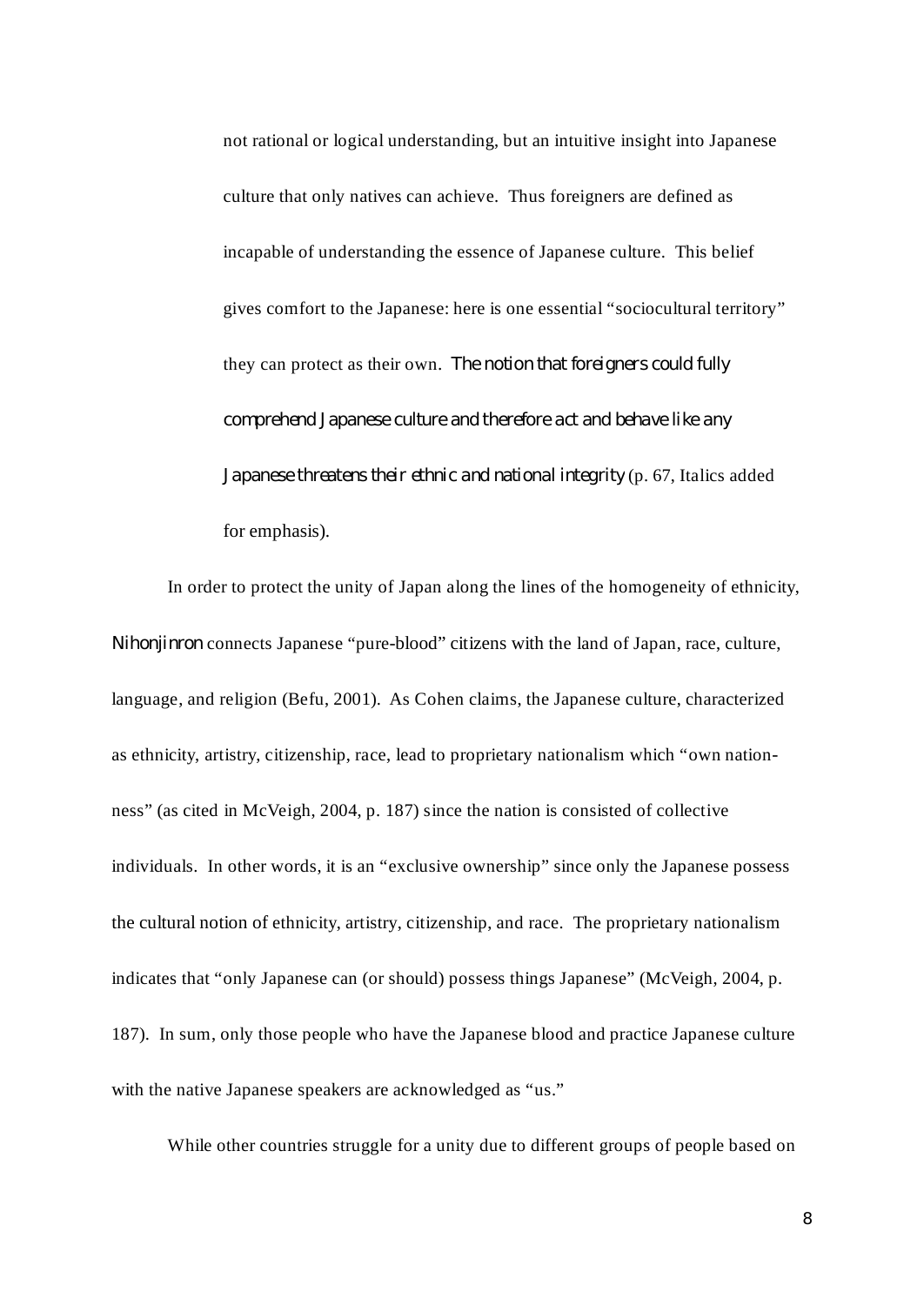ethnicity, class, language, religion, and regional differences, Japan is believed not to encounter this issue. The first reason lies in the lack of beliefs in these differences, except regional variations. People notice regional differences in culture and tradition, but this does not cause any trouble in the homogenous discourse. In addition to the lack of identifying socioeconomic and cultural differences among the majority Japanese, there are no plausible threatening minority groups who might challenge the dominant Japanese group identity. Even larger minority groups, Korean and Chinese residents, are assimilated into the mainstream Japanese society (Stronach, 1995). As the result, some conservatives would think that *Nihonjinron* writers are seen as the spiritual leaders of the post war era (Befu, 2001).

#### *How Does the Ideology Work?*

#### Producers of *Nihonjinron*: The state and the Nihonjinron writers

Yoshino (1992, 1999) claims how the diffusion of cultural nationalism in Nihonjinron literature can be comprehensively understood by both "producers" and "consumers." In his view, *Nihonjinron* ideologies are produced by "thinking elites" of various occupations, such as intellectuals, critics and journalists, diplomats, and business elites. Some of them would deliberate ideological manipulation, but *Nihonjinron* writers does not show the whole picture of why the ideology spreads to the general public, not just interest groups. Thus, the author stresses the importance of examining the diffusion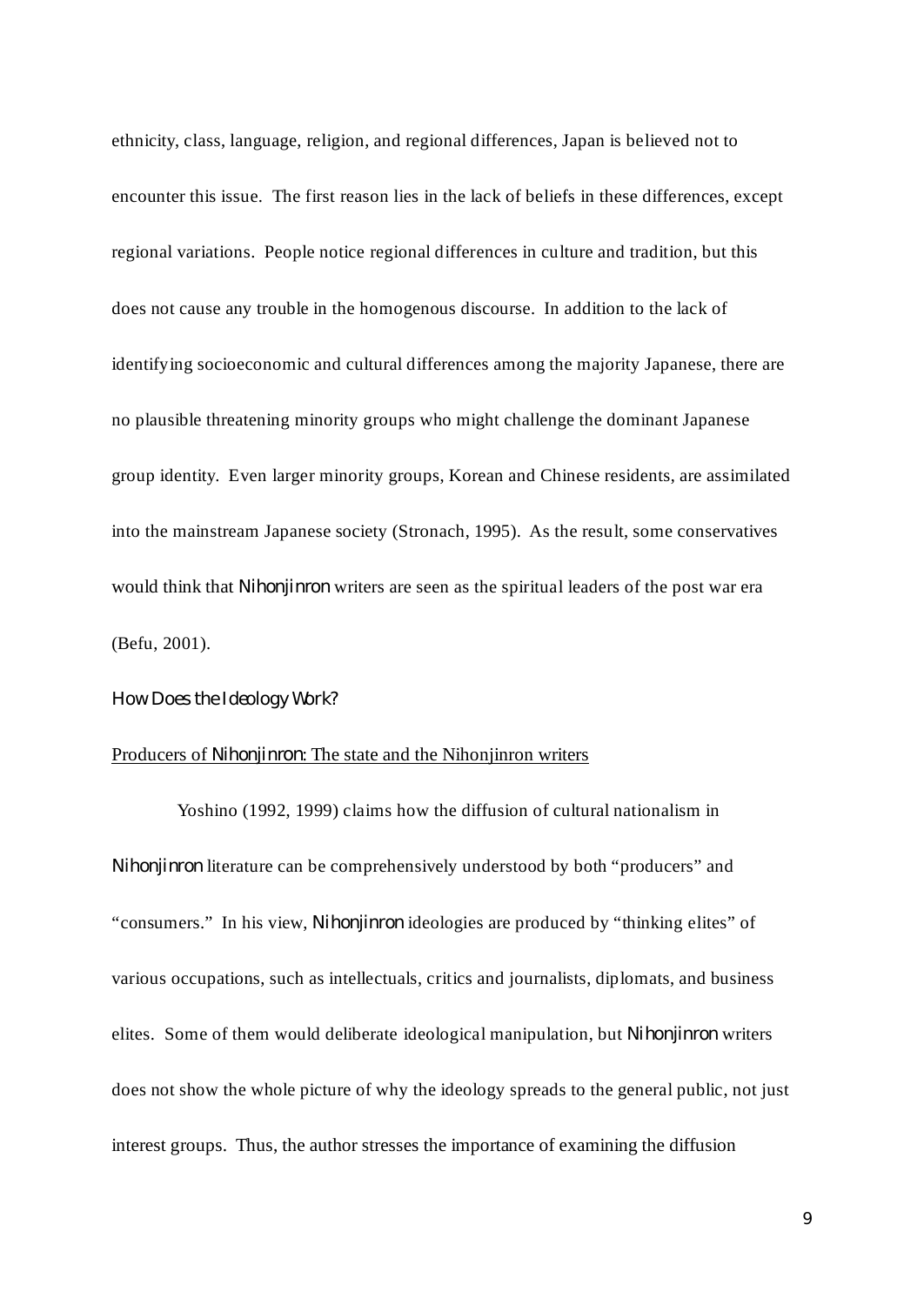process from the consumer side, such as readers and redistributors of *Nihonjinron* discourse, as well. Therefore, this section begins with the main actors who are privileged and manipulate their ideology to influence the masses. It also includes their purpose of why Nihonjinron discussions need to be ideological for national unity.

#### Producers: The collaboration of the Government and Nihonjinron writers

The involvement of *Nihonjinron* writers in policy implementation is clear in governmental documents. In here, I introduce the first episode of their collaboration. In 1980, a committee of Nihonjinron advocates sent a report, Bunka no Jidai (The Age of Culture): Reports of the Policy Group of Prime Minister Ohira---Number One), to the Prime Minister Ohira Masayoshi. The chair of the committee was Yamamoto Shichihei known as Isaiah BenDasan, the author of the three-million-copy best-seller, *Nihonjin to* Yudayajin, the Japanese and the Jews. Other members included Tokyo University professor Kumon Shumpei, one of the co-authors of erudite Nihonjinron treatise and Komatsu Sakyo, another Nihonjinron writer who is the best-known science fiction and mystery writer. The report embraces harmonious human relations as the comparison with the Western individualism. According to Kawamura (1982), this report was the first time in which *Nihonjinron* officially influences policy formation (as cited in Befu, 2001).

Interestingly, the Department of Comprehensive Policy Studies of Chuo University focused on *Nihonjinron* as a major approach to analyze the formation of national policy.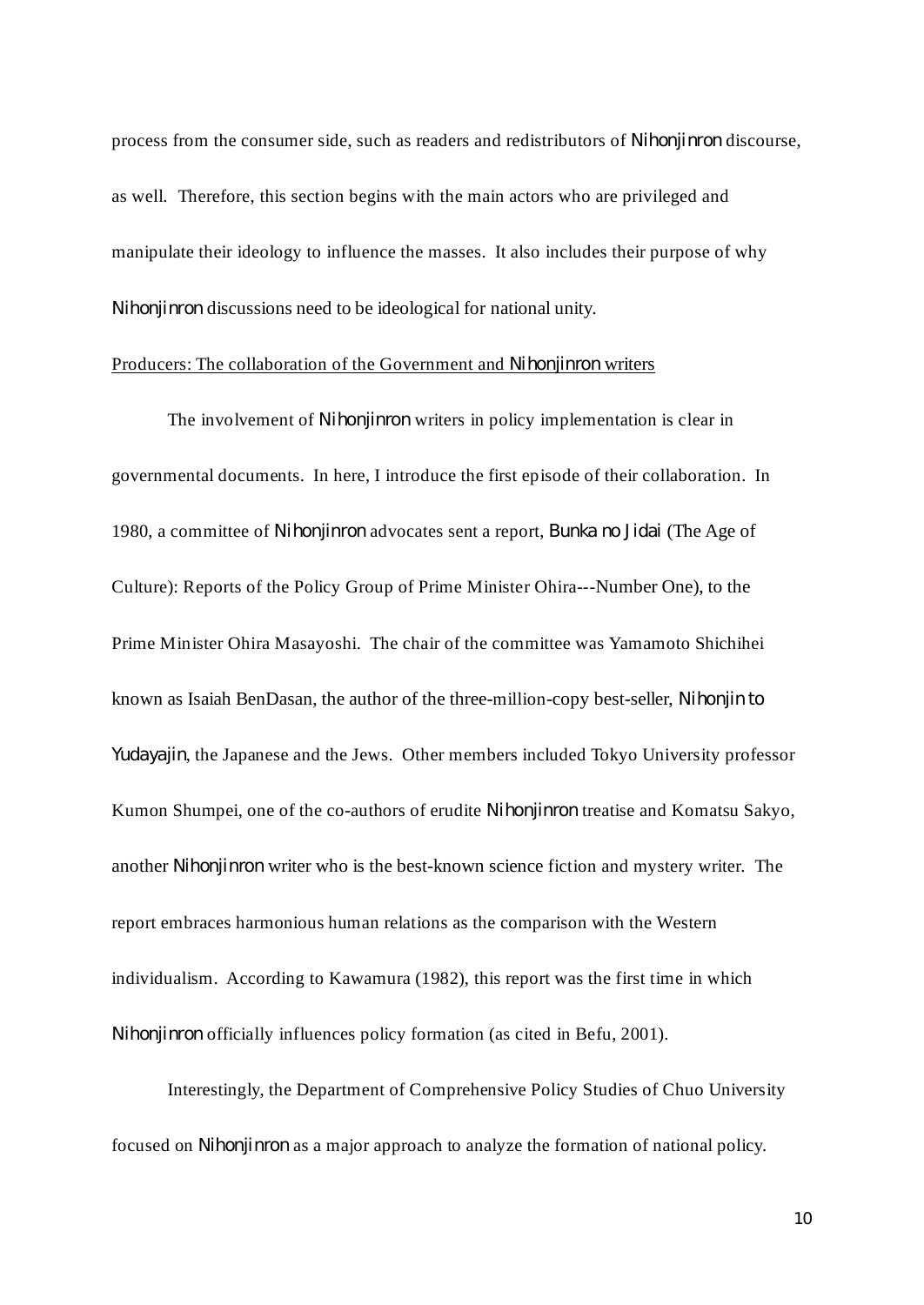The department had a two-year graduate program investigating Nihonjinron with 25 faculty members. Their report was published in 2000 (Befu, 2001).

*Nihonjinron* is very selective about simplifying the complexity of life. The selection is based to *Nihonjinron* writers' careful purpose to promote certain cultural values as if these values are shared by all ethnic Japanese. Then, what would be their intention? Befu (1992, 2001) claims that *Nihonjinron* is "a convenient substitute" of the pre-war national symbols and identity, including the imperial institution, the national flag, anthem, emblem, monuments, and rituals:

> [i]t is in the absence of major symbols which can serve to define cultural identity, express national unity and demonstrate national pride that *Nihonjinron* comes in as a convenient substitute. Nihonjinron is not suggested here as a 100 per cent [sic] functional substitute, since Nihonjinron, as a discourse, lacks the strong emotional content which the national flag and other physical symbols have (Befu, 1992, p. 42).

Therefore, with *Nihonjinron* themes and discussions being flexible from time to time, some would stress that the *Nihonjinron* ideology would be different from the wartime nationalism, but this argument would be a justification. This is on the grounds that both wartime nationalism and post-war Nihonjinron "rely heavily on primordial sentiments inherent in the presumed 'ethnic essence' of the Japanese-blood, purity of race, language,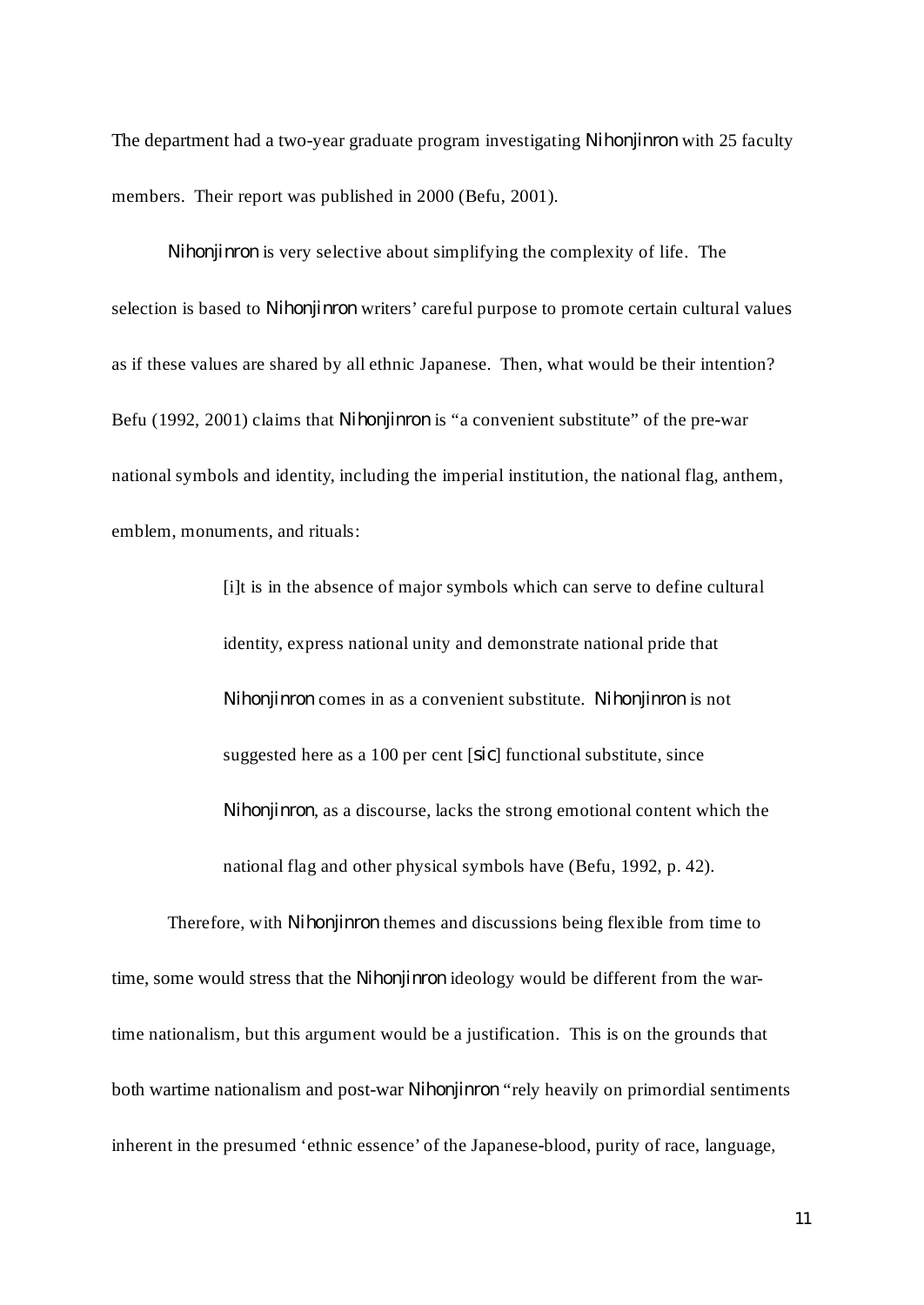mystique-which are the basic 'stuff' of *Nihonjinron*, pre-and post-war. For example, the idea of the Japanese people being homogeneous and Japanese culture being pure and unique was the very basis of the wartime nationalistic ideology, and is repeated in the postwar Nihonjinron" (p. 44).

While the *Nihonjinron* writers have careful choices of words/sentences to entertain readers under these hidden messages, readers buy into the writers' ambiguous and nonacademic explanations about Japanese uniqueness. What would motivate readers to believe these messages? The section focuses on reader's interpretation of these books. In here, the foci of readers are business elites and educators who influence ordinary citizens. Consumers of Nihonjinron: Business elites and educators

As mentioned, *Nihonjinron* presents subjective and ambiguous views about the uniqueness of Japanese people to entertain readers with light reading. The writers' arguments are not based on research; however, some readers buy into the distinctiveness of the Japanese. In Yoshino's findings from *Nihonjinron* readers, educators' and business people's specific interest in reading these books include cross-cultural and organizational/occupational concerns. Nihonjinron helps readers develop their personal identity and solve their occupational matters through reading Nihonjinron themes, including group orientation, hierarchy (vertical-stratification, intra-company solidarity), harmony, and *amae* (affectionate dependency), and interpersonalism (Yoshino, 1992, 1999).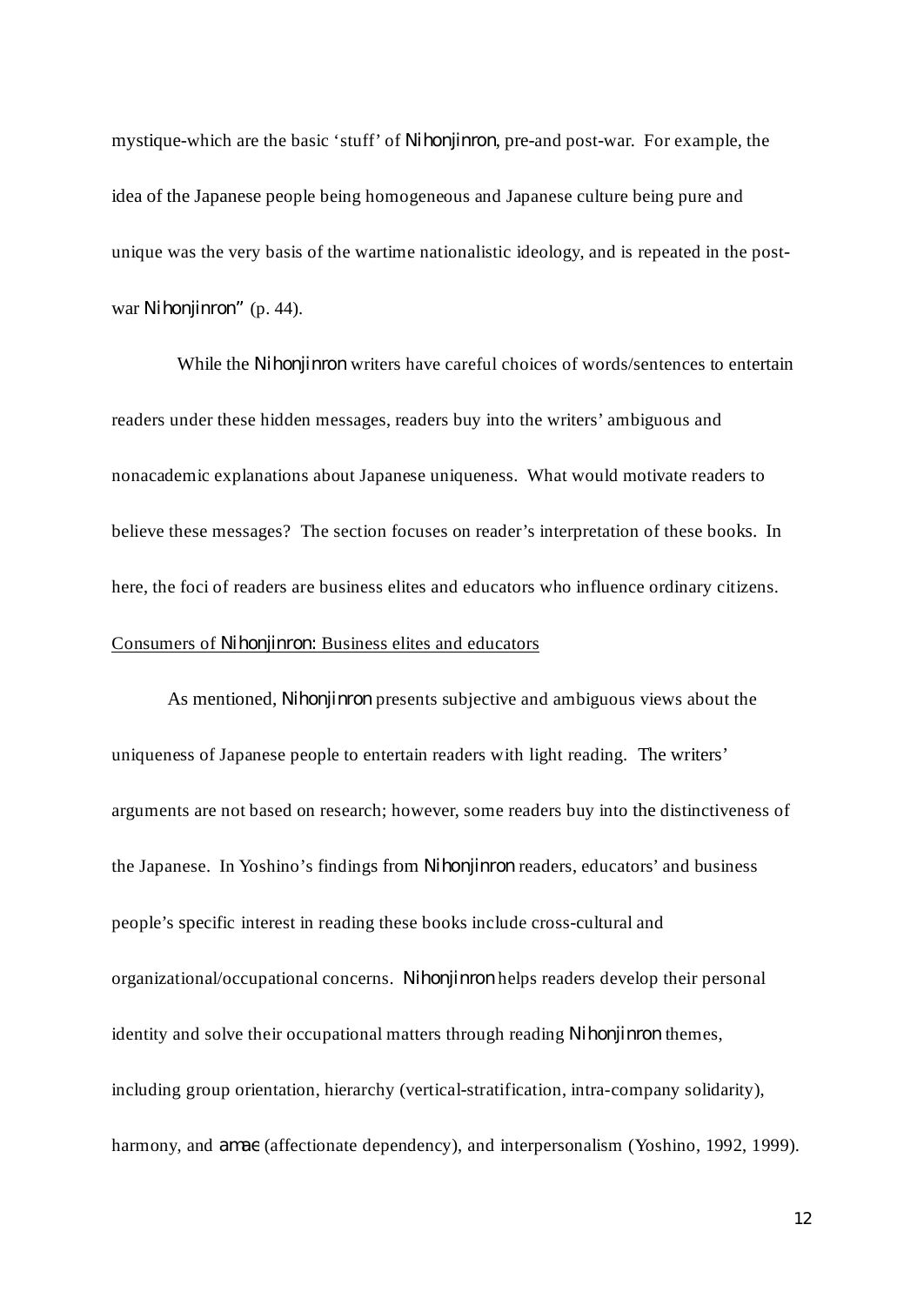From his qualitative interviews with educators and business elites, Yoshino revealed that the more they are exposed to *Nihonjinron*, the more abstract they are about Japanese uniqueness. It means that their view of Japanese culture is strongly influenced by Nihonjinron literature and they buy into the writers' arguments (Yoshino, 1992, 1999). The level of exposure to *Nihonjinron* varied between educators and business people. More business people than educators showed an interest in theories of Japanese society because many writers are business elites themselves who conclude their view of Japanese and non-Japanese through their business practice. Those who had first-hand experience in crosscultural communication with foreign people tended to become more aware of their Japanese origins, which motivated them to read *Nihonjinron*. Elite people whose occupation is to manage employees, such as school principals and executive-class elites, are more likely to read *Nihonjinron* to receive some hints to manage their employees and staff. By reading core values of Japanese culture, especially business culture, which most Nihonjinron literature explains, they try to utilize these ideas to work cooperatively with employees. Especially, *Nihonjinron* helps executive people connect what they have seen at work with contents in Japanese behavioral characteristics, such as interpersonal communication and group-oriented business practice. In other words, the content is not new to them, but it provides "theoretical, conceptual and comparative perspectives on what they already feel about their own society in one way or another" (Yoshino, 1992, p. 143).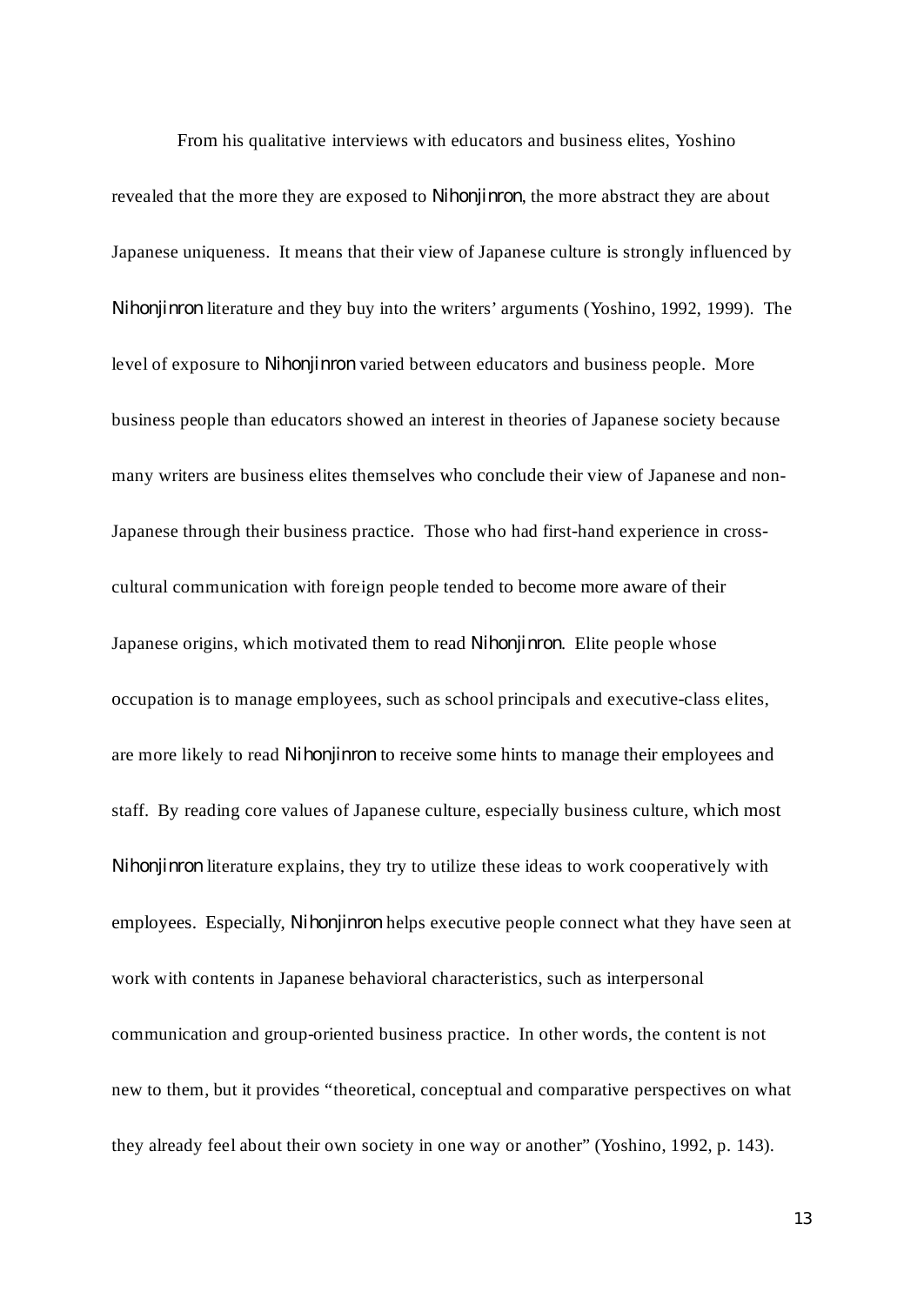These people who influence the ordinary citizens would also be reproducers or redistributors of *Nihonjinron* arguments. The next part illustrates the role of reproducers in spreading Japanese uniqueness.

#### Reproducers of Nihonjinron: Cross-cultural manuals

In addition to the reader's side, Yoshino (1992, 1999) pays attention to "reproducer" and "distributor" which plays a role as an inter-mediator between academic *Nihonjinron* theories and ordinary people. He illustrates that "cross-cultural manuals" are often written by the staff of major Japanese companies whose business partnerships include non-Japanese companies. He uses the example of the Nippon Steel Corporation's *Nippon: The* Land and Its People whose themes include Japanese society, culture, and national character. The manual is in accordance with *Nihonjinron* themes and is made for practical uses in international business settings. The practical uses include a conversation manual for talking with foreign people in English. By encountering more foreign people in business, the Japanese business people are required to explain Japanese culture and cultural differences with non-Japanese customers. Thus, *Nihonjinron* is used to make these manuals and help business people communicate well with non-Japanese people.

The close examination of different purposes and social environments by Nihonjinron writers, readers, and re-distributors reveal how the ideology is created and spread to the masses. The conclusion is: "intellectuals write *Nihonjinron* as prescription for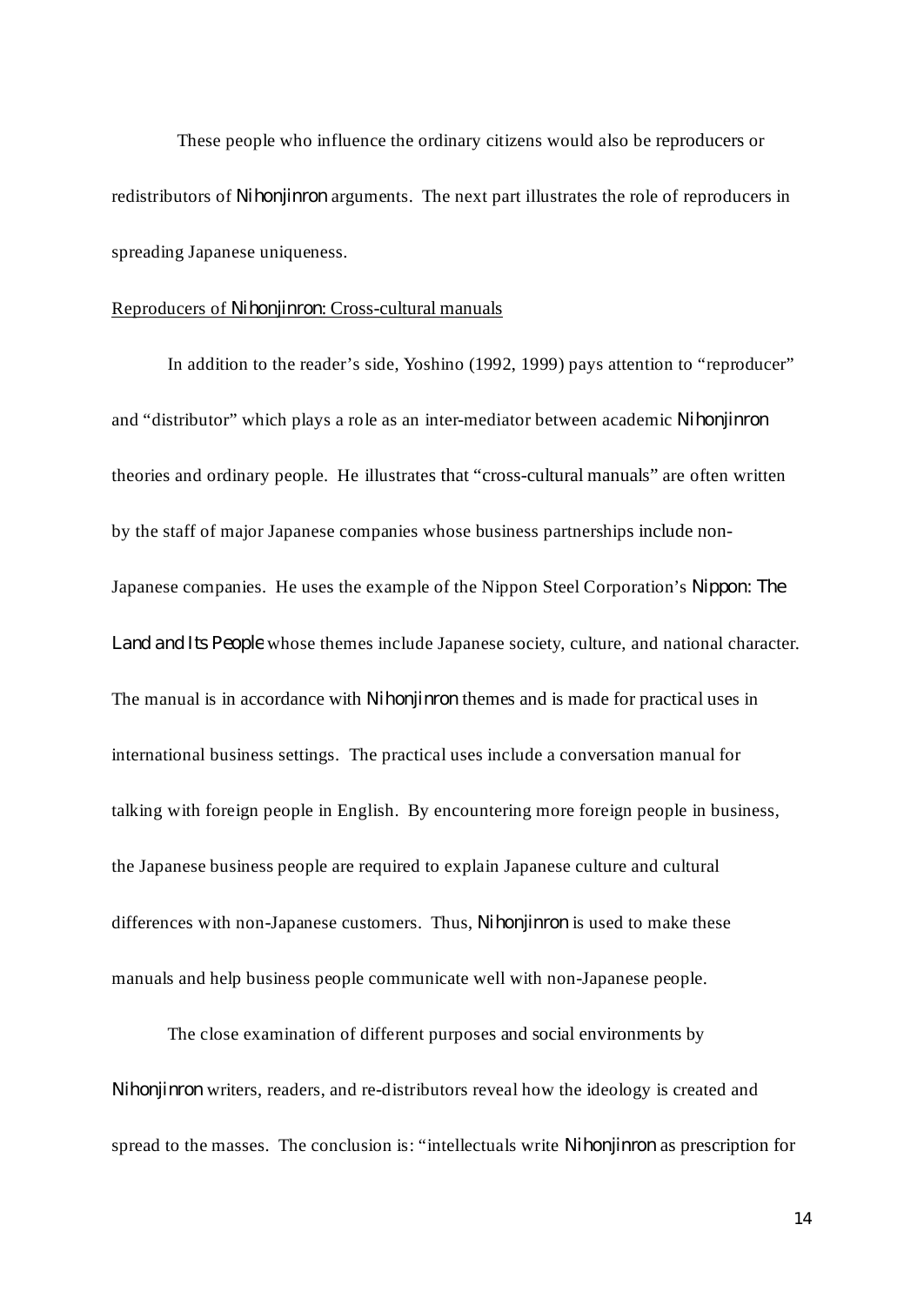behavior. The government turns it into a hegemonic ideology, and the corporate establishment puts it into practice" (Befu, 2001, p. 81).

Some say that Nihonjinron serves as a modern moral textbook outside of the classroom. The convenience of *Nihonjinron* positioned as a moral textbook in society lies in that it can escape from any criticisms of moral education and education in general due to being unofficial literature (Befu, 2001). In the next section, the focus of the paper moves to a new moral education sub-teaching material which in fact features patriotic narrations and the mono-ethnic view of Japanese society related to the *Nihonjinron* discourse. The subteaching material is under huge controversy in terms of the similarity of war-time moral education books called shushin (morals).

### **The Political Nationalism with Culture in Schools**

Kedourie (1960) states:

The purpose of education is not to transmit knowledge, traditional wisdom, and the ways devised by a society for attending to the common concerns; its purpose rather is wholly political, to bend the will of the young to the will of the nation. Schools are the instruments of state policy, like the army, the police, and the exchequer (as cited in Yoshino, 1992, p. 65).

This sentence explicitly explains that policies and goals of the national government affect the school curriculum, student's learning environment, and school disciplines. In this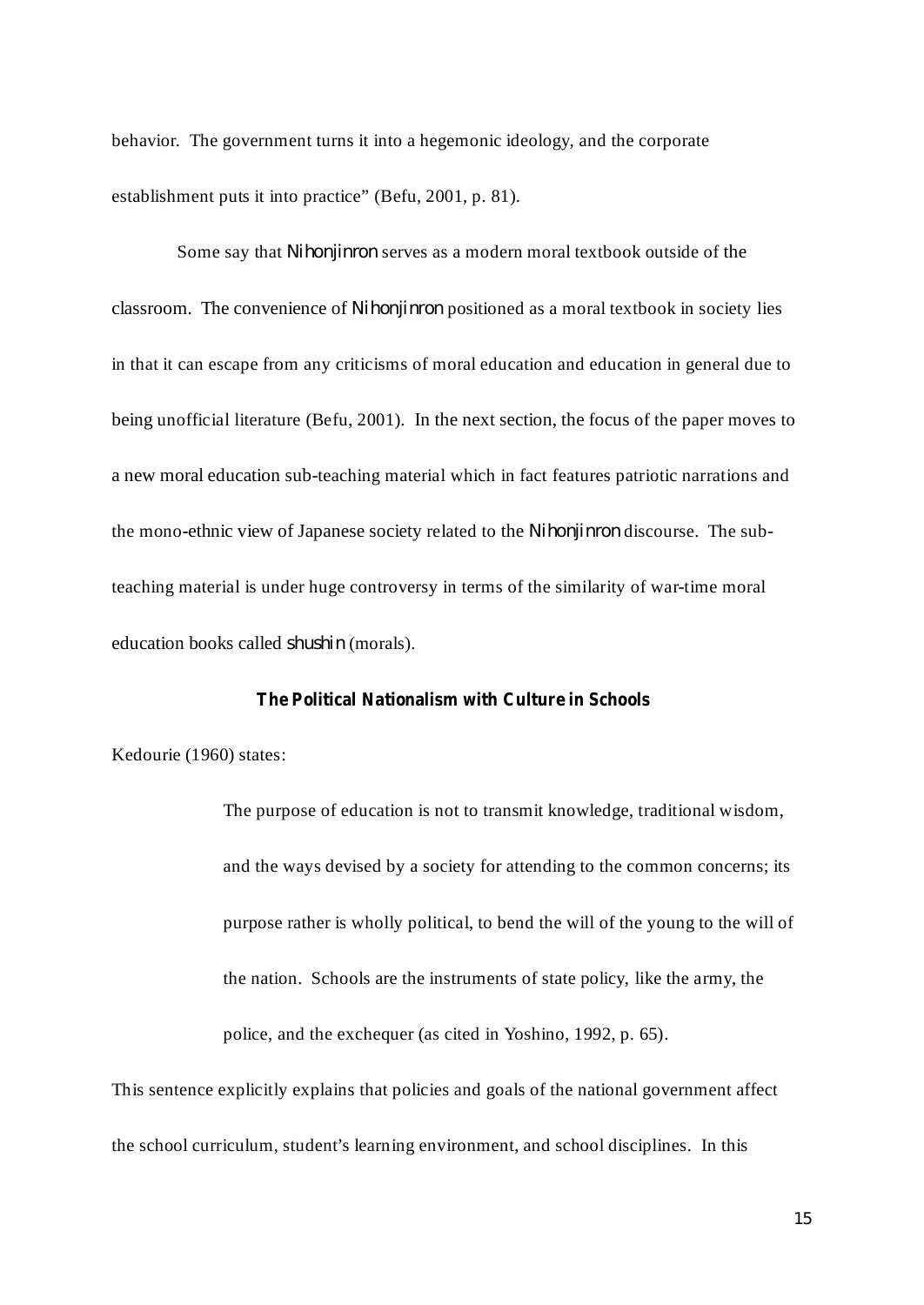section, a new moral education textbook, kokoro-no-noto is used as a recent state intervention for nationalism in schools.

#### *Overview of Kokoro-no-noto (the Notebook for the Heart)*

In 2002, the Ministry of Education distributed a moral education sub-teaching material entitled, *Kokoro-no-noto* to all elementary and junior-high schools. The material has three versions for elementary schools (the first one for  $1<sup>st</sup>$  and  $2<sup>nd</sup>$  graders, the second for  $3<sup>rd</sup>$  and  $4<sup>th</sup>$  graders, the third for  $5<sup>th</sup>$  and  $6<sup>th</sup>$  graders) and one version for junior-high schools. Unlike official textbooks, this book is regarded as a sub-reading material which does not require any citizen's verification of appropriateness for using it in schools. Despite being sent to each school as a printed text, the Ministry of Education requested a report on how frequently a school used it in summer, 2002. Thus, Miyake (2003) argues that this book is a *de-facto* national textbook published by the Ministry of Education without authors' names. It can be also interpreted that the goal of the state, namely creating ideal Japanese citizens, is directly brought into schools (Itsumi, 2003). Moreover, according to discussions at parliament and the Ministry of Education Report, the purpose of this book is to diffuse national canons through children and spread these canons to parents, families, and communities.

The book consists of four topics: 1) about him/herself, 2) relation with others, 3) relation with nature and life, and 4) relation with groups and society. These topics are in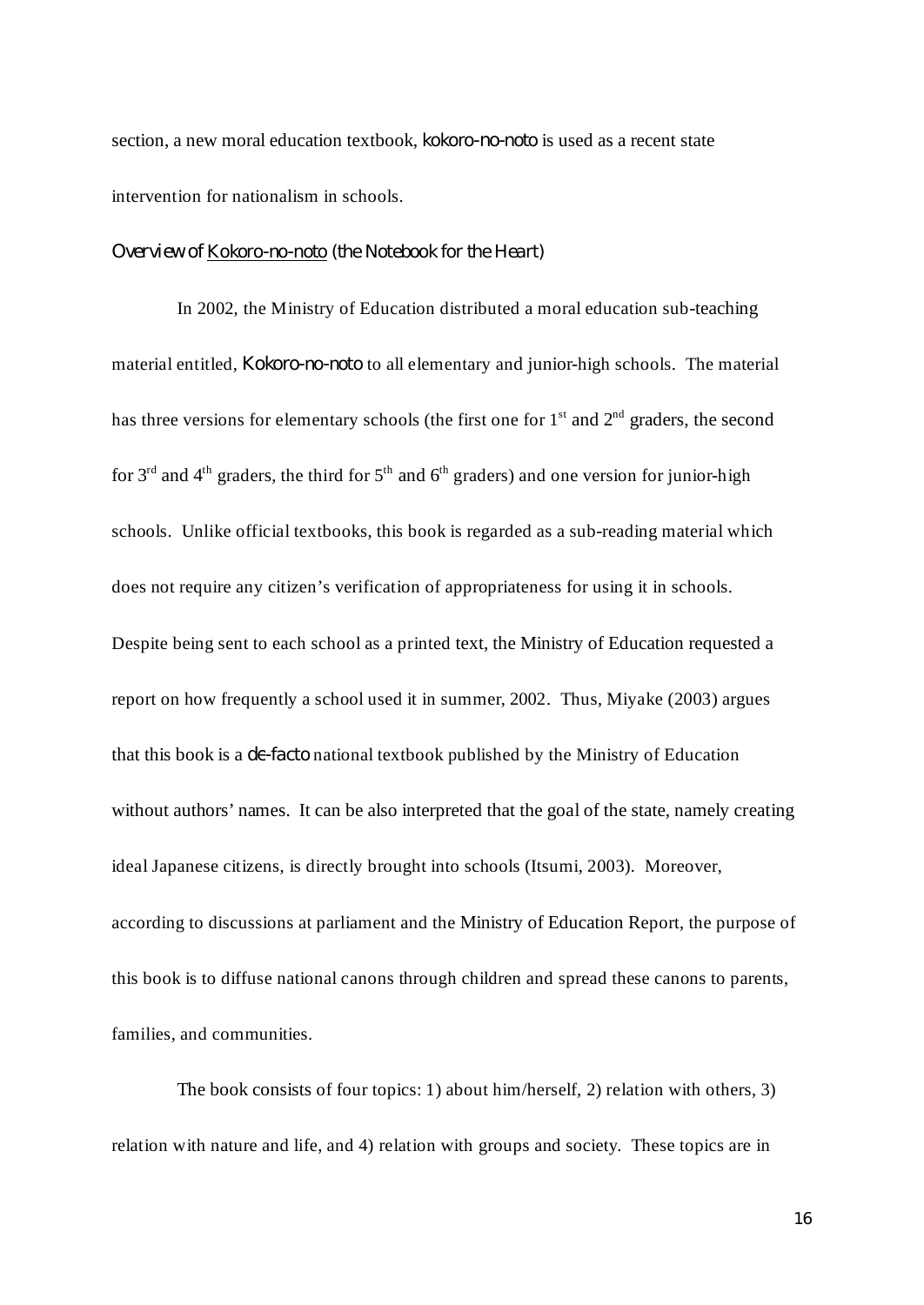accord with the guideline for teaching moral education in elementary and junior-high school: mainly 1) about him/herself, 2) about relation with others, 3) relation with nature and something divine, and 4) relation with groups and society. Thus, this book aims clearly at using it as a moral education teaching material (Itsumi, 2003).

This book is a workbook in which narrations lead each student to fill out his or her reflection about these topics. By filling out blanks, each student attempts to find her or his own answers freely. However, narrations between one blank where a student writes his or her essay, definitely limits an answer due to the context of the narrations. In other words, by reading these narrations before filling out a blank, proper answers become somewhat clear. Furthermore, the answers are suggested to be shared with parents and teachers (Itsumi, 2003). Therefore, the goal of the nation in enhancing cultural nationalism is indirectly taught to children through . *kokoro-no-noto*

A major issue related to cultural nationalism is the "Love for Japan and Hope for its Progress" section of the book which had been distributed to junior-high schools. The section begins with these sentences:

> In our nation, there are four distinct seasons (spring, summer, autumn, and winter) and beautiful climate. In each season, there are impressive scenes, sounds, colors, and winds which make our heart touched. When we expand our love of our homeland, our love connects to the love of Japan. It is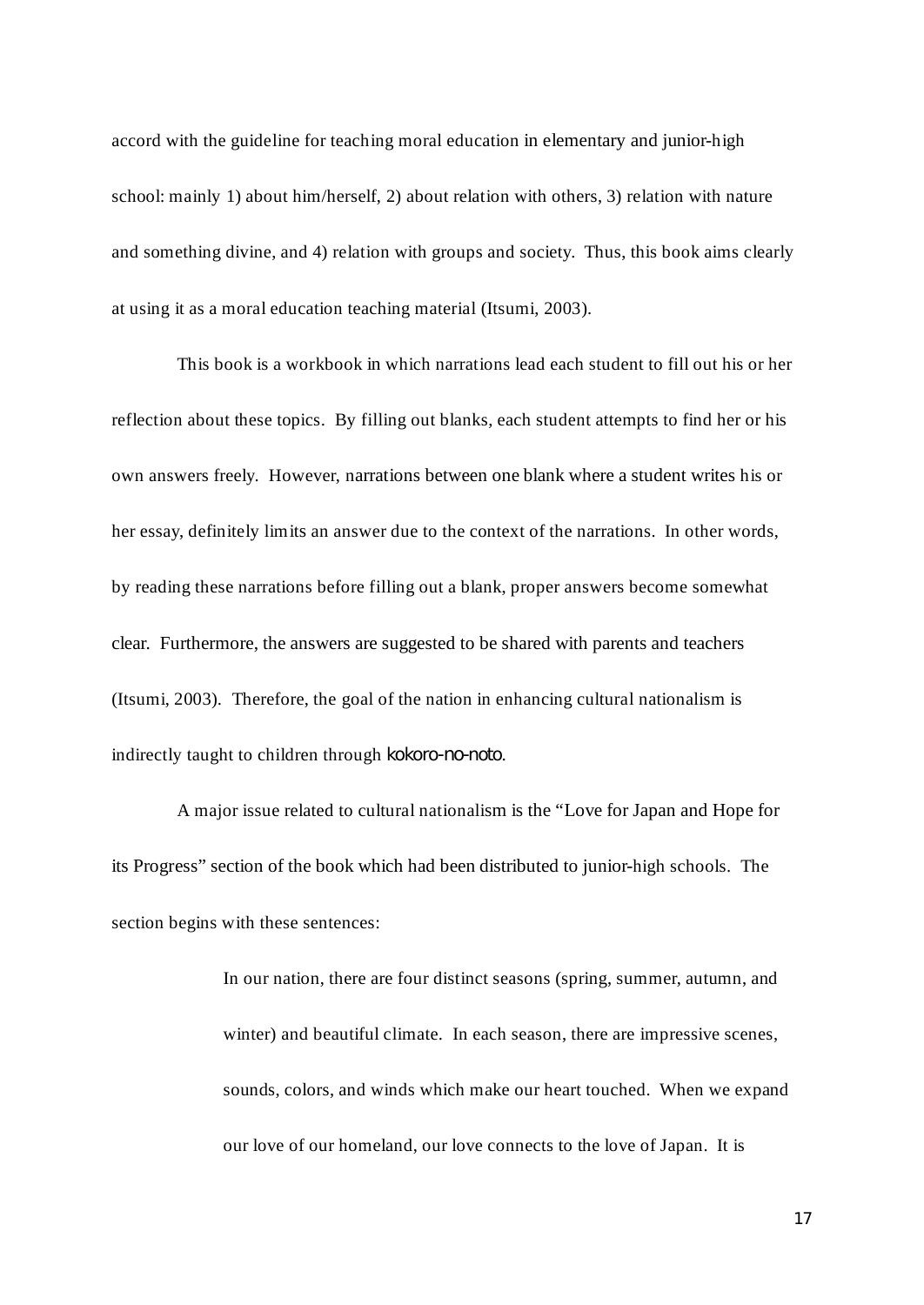natural to hope for further progress. But, how much do we know about our country? Now, we are going to learn about Japan steadily and re-recognize our great tradition and culture. (Kokoro-no-noto: Shakai ni ikiru ichiin to shit---shudan ya syakai tono kakawari [the Notebook for the Heart for junior-high school: As a member of society---the relation between groups and society], 2002, *Translated by author*)

Takahashi (2003) warns that these sentences describe as if the presence of the nation and patriotism is natural, although these are socially created. There is a gap between a hometown we can see and a nation we cannot see; however, it is linked as if it is naturally connected (Miyake, 2003). Moreover, by emphasizing "great tradition and culture," the narration intentionally excludes other things, including the history of wars, conflicts, and oppression of minority groups (Miyake, 2003). Then, the question of who is included in "we" in the narration is critical. If "we" include those possess Japanese nationality, the narrations need to explain diversity among Japanese citizens due to the existence of minority groups, including Ainu, Okinawan, Korean-Japanese, and so on. However, the narration failed to enable readers to imagine cultural diversity within Japan. It is described as if each reader shares the same tradition, culture, background, and hope for the nation. In sum, the identity as Japanese people has already been taught in these narrations before each child tries to identify who he or she is in the process of writing her or his reflection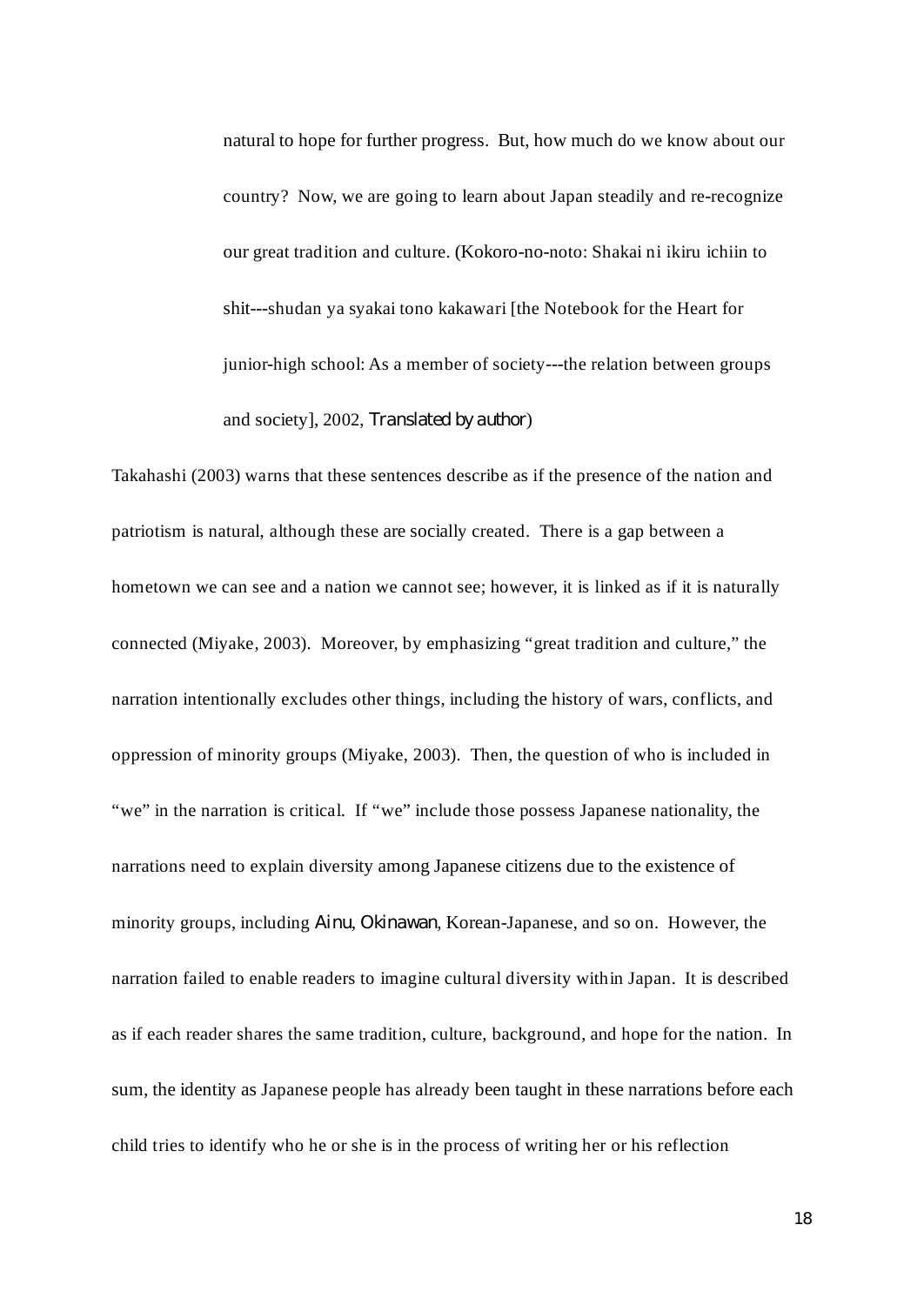(Miyake, 2003).

Then, the narration continues as follows:

When we see the greatness of this country, and try to continue its greatness, loving Japan should not exclusively praise our nation [because we are] a member of the international society and are global citizens. Love for this country connects with love for the world. (Kokoro-no-noto: Shakai ni ikiru ichiin to shit---shudan ya syakai tono kakawari [the Notebook for the Heart for junior-high school: As a member of society---the relation between groups and society], 2002, *Translated by author*)

In these sentences, the combination between the love for hometown and patriotism is similar to the tendency for the war-time education whose model was Nazi German's educational policy. As the Nazis did, the strategy of nurturing love from home town to the nation was actually used during World War II in Japan. However, by emphasizing the phrase, "loving Japan should not exclusively praise our nation [because we are] a member of the international society and are global citizens," some would say that patriotism is the natural result after we become aware of difference with foreigners and identity as Japanese in the international society (Takahashi, 2003).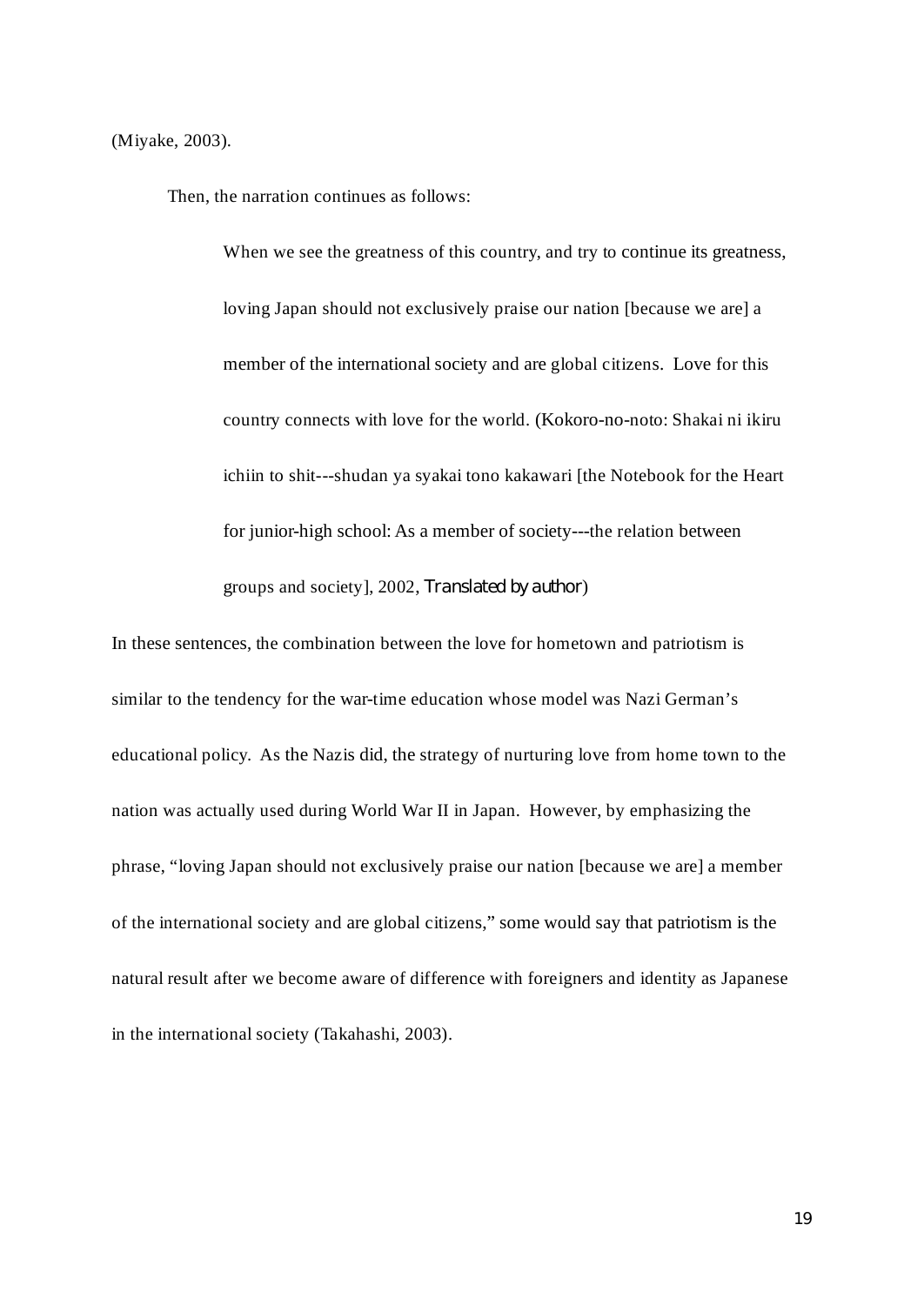#### **Conclusion**

In this paper, I have discussed why and how the national identity is created in the name of "Japanese culture," "homogeneity," and "uniqueness." Nihonjinron helps explain how the uniqueness of Japanese culture is repeatedly stressed. The process of the diffusion of Nihonjinron discourse reveals that the state and Nihonjinron writers make it into an ideology in order to unite the nation. By providing light reading and simplistic expressions, readers seem to believe the discourse. In another point of view, *Nihonjinron* writers provide practical and useful information for readers who are concerned about occupational and cross-cultural matters in daily life. This is how the uniqueness and homogeneity of discourse is consumed. Furthermore, these ideas are reproduced by making cross-cultural communication manuals, stating these values as the philosophy of a company, and so on.

In contrast, the examination of the moral education workbook, *kokoro-no-noto* illustrates how the image of ideal Japanese citizens is described in narrations. By writing narrations in a way that hides patriotic nationalism in the narration, the moral textbook tells stories to readers with soft tone and ambiguous words. The state leads students to therefore become loyal and submissive citizens. Despite a different domain, the narration of the moral education book is very similar to the *Nihonjinron* discourse, such as the mono-ethnic view of Japanese people linking with the land, tradition, and culture. Furthermore, despite not being included in an analysis of the book, the way in which the state made, distributed,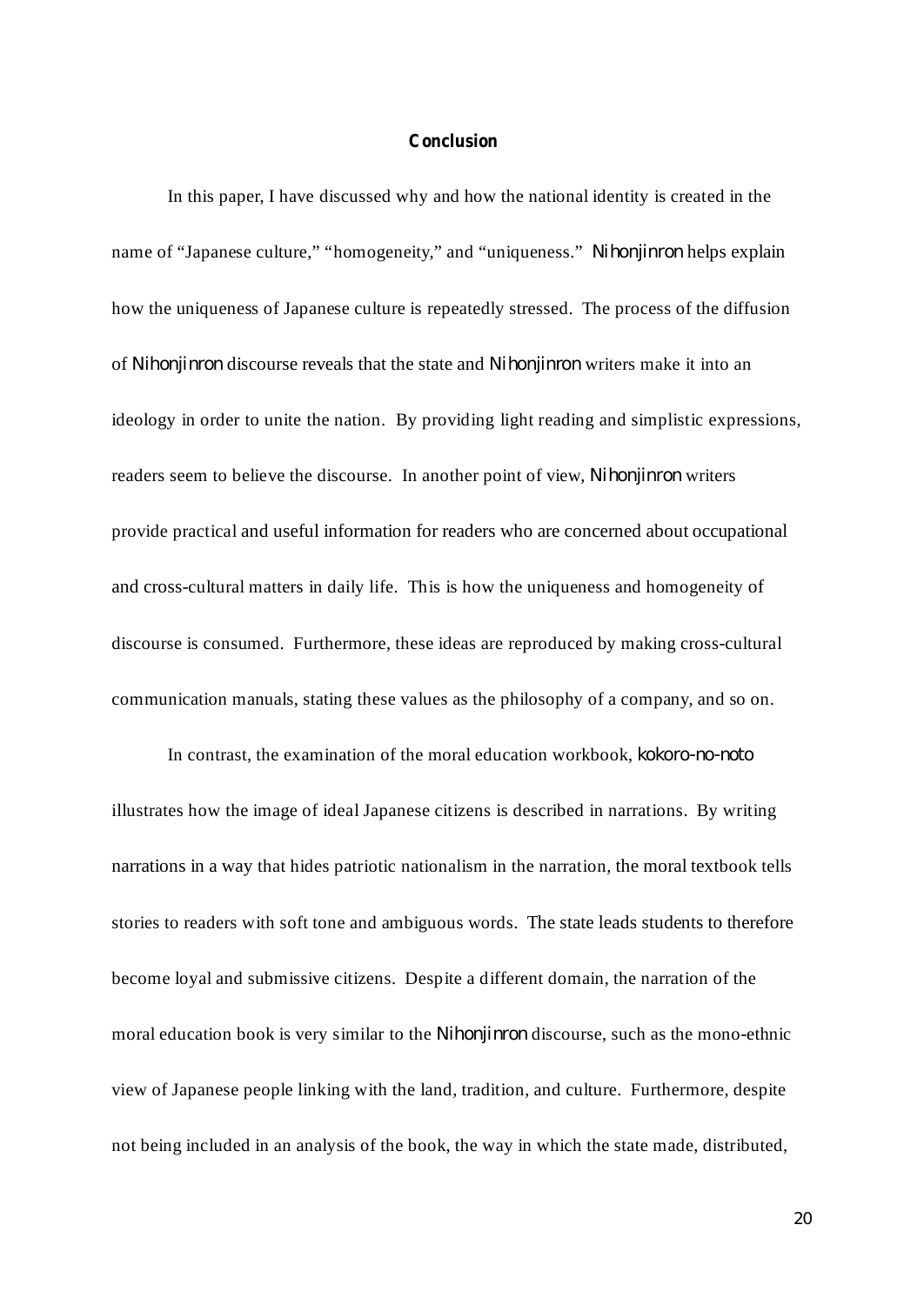and requested reports of the material is intrusive and a top-down approach to the masses.

Such exclusive discourse of Japaneseness has played a role in keeping minority groups and foreign residents separate from the ethnic Japanese. And, this is how Japanese identity has served for national unity and allowed the Japanese to "import and incorporate foreign cultural elements at will, since [its] process does not threaten their racial identity" (Befu, 1983, p. 243). Unfortunately, "Japanese internationalization [within and abroad] compels [the Japanese] to *draw a sharper line* than ever before between themselves and outsiders" (Befu, 1983, p. 244).

Stronach explains the Japanese society as follows:

Japanese society has always been extremely conservative in that maintaining the status quo has had greater salience than progress for progresss' sake. Japanese society, forms of behavior, and institutions do not change rapidly, nor do they change without fundamental cause. Japan is the quintessential "If it ain't broke, don't fix it" society. Thus, when things are going fine, there is a strong tendency to continue the status quo. The vast majority of people in contemporary Japan are happy with the way things are right now, and the last thing they want is change (1995, p. 46).

This statement was made over a decade ago, but I feel that the fundamental values and social system have not changed much since Stronach wrote the previous statement. As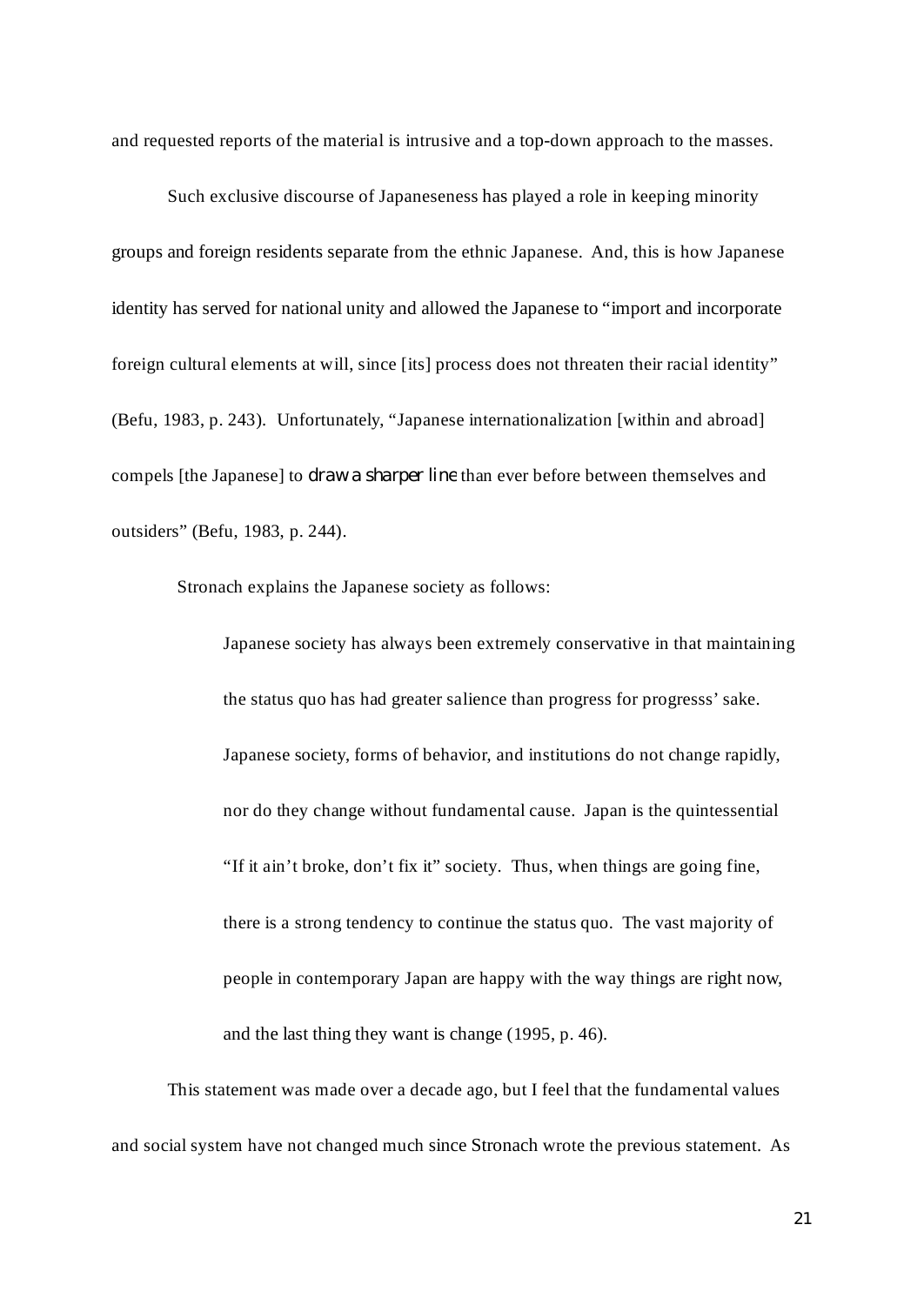mentioned in the introduction, Japan has been more multicultural than ever due to the increasing number of foreigners. Thus, the mainstream Japanese, need to be more critical and proactive about what they are told to believe for the benefit of the powerful elite.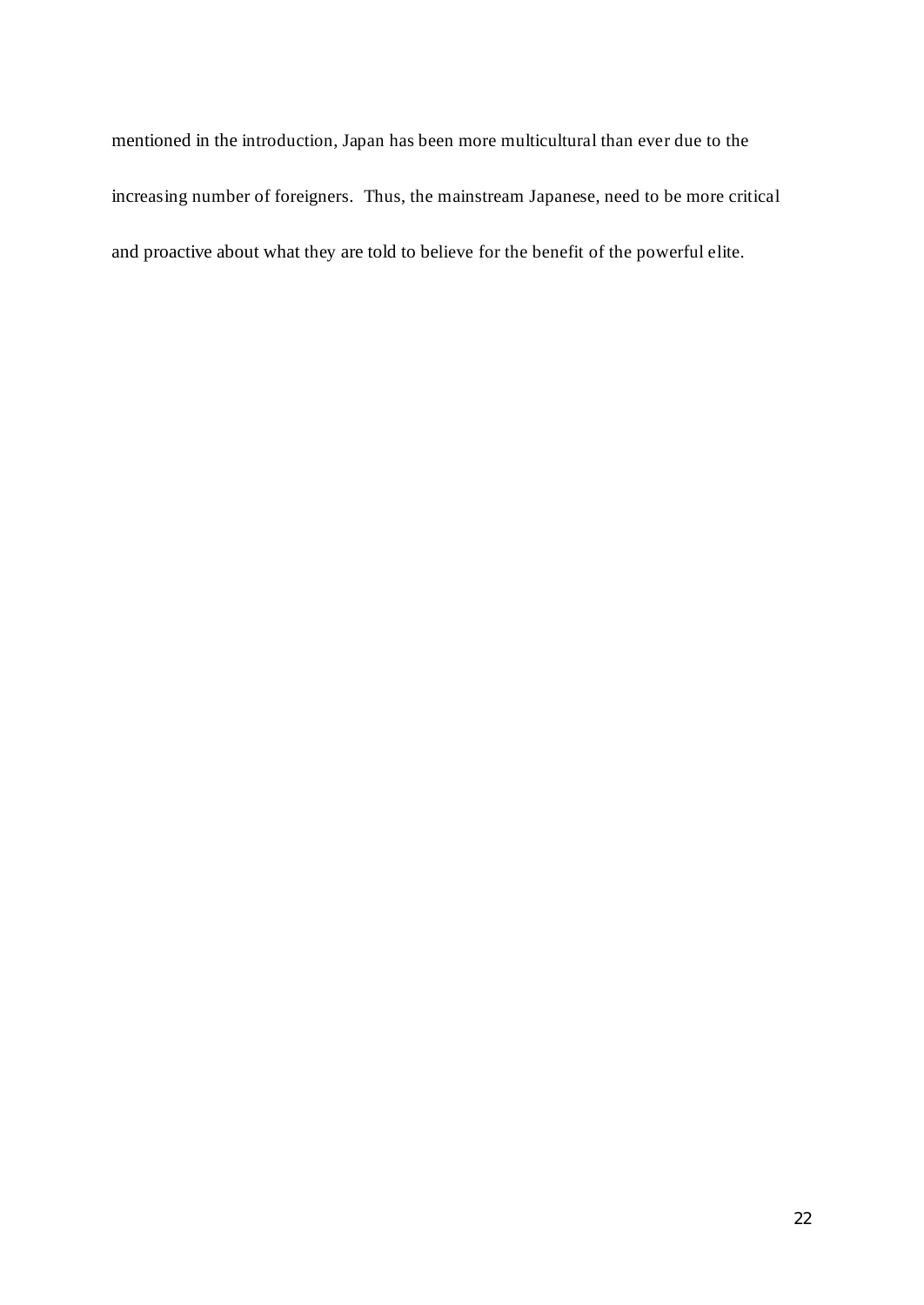#### References

- Befu, H. (1983). Internationalization of Japan and Nihon Bunkaron. In H. Mannari & H. Befu (Eds.), The challenge of Japan's internationalization: Organization and Culture (pp. 232-266) Japan: Kwansei Gakuin University & Kodansya International Ltd. *.*
- Befu, H. (1992). Symbols of nationalism and *Nihonjinron*. In R. Goodman & K. Refsing (Eds.), Ideology and practice in modern Japan (pp. 26-46). London: Routledge.
- Befu, H. (2001). Hegemony of homogeneity: An anthropological analysis of Nihonjinron. Melbourne: Trans Pacific Press.
- Itsumi, T. (2003). Gakkou ni okeru kokoro no toriagekata ni kansuru kousatsu: kokoro no noto to school counseling [The examination of the way of dealing with "heart" at schools: The heart of the book and school counseling], *Rikkyo Social Work Review*, , 15-25. Retrieved Oct 7, 2006 from the World Wide Web: *23*

http://www.rikkyo.ne.jp/grp/r-

fukushi/23henmi.pdf#search=%22%E9%80%B8%E8%A6%8B%E3%80%80%E6% 95%8F%E9%83%8E%E3%80%80%E9%81%93%E5%BE%B3%20%E5%BF%83 %E3%81%AE%E3%83%8E%E3%83%BC%E3%83%88%E3%80%80%E4%B8% AD%E5%AD%A6%22.

- Kokoro-no-noto: Shakai ni ikiru ichiin to shit---shudan ya syakai tono kakawari [the Notebook for the Heart for junior-high school: As a member of society---the relation between groups and society.]. (2002). The Ministry of Education. Retrieved October 7, 2006 From the World Wide Web: http://www.cebc.jp/data/education/gov/jp/konote/cyu/cnote06.pdf.
- McVeigh, B. J. (2004). Postimperial ethnos nationalism: Homogenity, uniqueness, and peace. In Nationalisms of Japan: Managing and mystifying *identity* (pp. 203-218). Maryland: Roman and Littlefield Publishers, Inc.
- Ministry of Justice Immigration Bureau. (2006, May). *Overview of Registered Foreign* Retrieved August 26, 2006 from the World *Nationals by the End of 2005.* Wide Web:http://www.moj.go.jp/PRESS/060530-1/060530-1.html.
- Stronach, B. (1995). Beyond the rising sun: Nationalism in contemporary Japan. Westport, CT: Praeger Publishers.
- Takahashi, T. & Miyake, A. (2003). Kore wa "kokumin seishin kaizo undo' da [This is the 'movement for reconstructing the national spirit'], Sekai, 712, 33-47.
- Yoshino, K. (1992). Cultural nationalism in contemporary Japan: A sociological enquiry. London: Routledge.
- Yoshino, K. (1999). Rethinking theories of nationalism: Japan's nationalism in a marketplace perspective. In *Consuming ethnicity and nationalism : Asian*